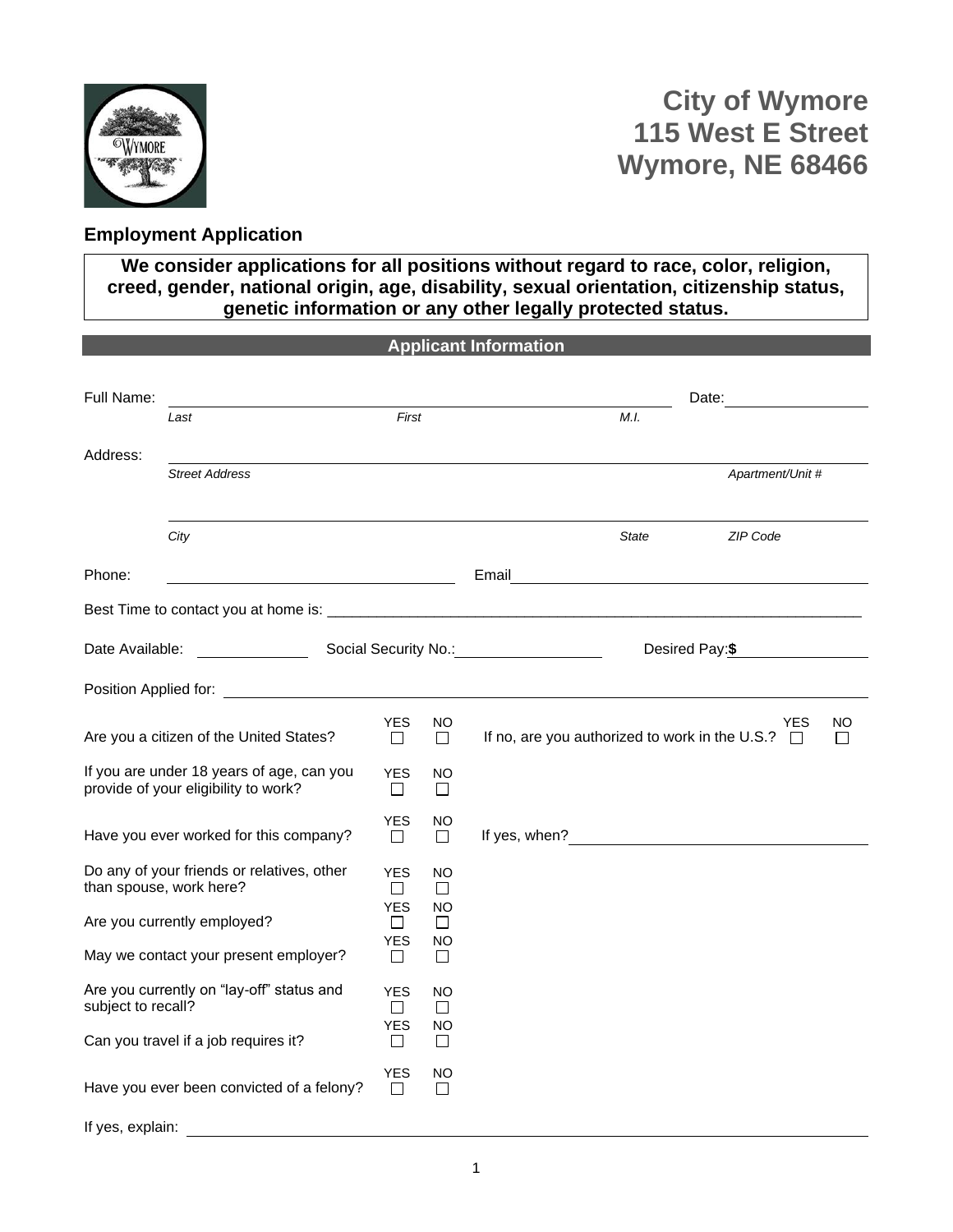## **Previous Employment**

| Employer:<br>Address: | <u> 1989 - Johann Stein, mars an deus Amerikaansk kommunister (</u>                                                                     |                                                                                                                                                                                   | Supervisor: Victor Control of The Control of The Control of The Control of The Control of The Control of The Co                                                                                                                        |
|-----------------------|-----------------------------------------------------------------------------------------------------------------------------------------|-----------------------------------------------------------------------------------------------------------------------------------------------------------------------------------|----------------------------------------------------------------------------------------------------------------------------------------------------------------------------------------------------------------------------------------|
| Job Title:            | <u> 1989 - Johann Barn, fransk politik (</u>                                                                                            | <u> 2008 - Andrea Andrew Maria (h. 1888).</u><br>Starting Salary: \$                                                                                                              | Ending Salary: \$                                                                                                                                                                                                                      |
|                       |                                                                                                                                         |                                                                                                                                                                                   |                                                                                                                                                                                                                                        |
| From:                 | $\begin{aligned} \mathcal{L}_{\text{max}}(\mathcal{L}_{\text{max}}) = \mathcal{L}_{\text{max}}(\mathcal{L}_{\text{max}}) \end{aligned}$ |                                                                                                                                                                                   | Reason for Leaving:<br><u>Next and the manual contract of the set of the set of the set of the set of the set of the set of the set of the set of the set of the set of the set of the set of the set of the set of the set of the</u> |
|                       |                                                                                                                                         |                                                                                                                                                                                   |                                                                                                                                                                                                                                        |
| Employer:<br>Address: |                                                                                                                                         | <u> 1980 - Jan Samuel Barbara, martin da basar da shekara 1980 - An tsara 1980 - An tsara 1980 - An tsara 1980 -</u><br><u> 1989 - Johann Barnett, fransk politiker (d. 1989)</u> | Supervisor: Victor Contract Contract Contract Contract Contract Contract Contract Contract Contract Contract Co                                                                                                                        |
| Job Title:            | <u> 1980 - Johann Barbara, martin a</u>                                                                                                 | Starting Salary:\$                                                                                                                                                                | Ending Salary: \$                                                                                                                                                                                                                      |
|                       |                                                                                                                                         |                                                                                                                                                                                   |                                                                                                                                                                                                                                        |
| From:                 |                                                                                                                                         |                                                                                                                                                                                   |                                                                                                                                                                                                                                        |
|                       |                                                                                                                                         |                                                                                                                                                                                   |                                                                                                                                                                                                                                        |
| Employer:             |                                                                                                                                         | <u> 1989 - Johann Stoff, deutscher Stoffen und der Stoffen und der Stoffen und der Stoffen und der Stoffen und der</u>                                                            |                                                                                                                                                                                                                                        |
| Address:              |                                                                                                                                         |                                                                                                                                                                                   | Supervisor: Victor Control of Supervisor Control Control Control Control Control Control Control Control Control Control Control Control Control Control Control Control Control Control Control Control Control Control Contr         |
| Job Title:            |                                                                                                                                         | Starting Salary: \$                                                                                                                                                               | Ending Salary: \$                                                                                                                                                                                                                      |
|                       |                                                                                                                                         |                                                                                                                                                                                   |                                                                                                                                                                                                                                        |
| From:                 | To:                                                                                                                                     | Reason for Leaving:                                                                                                                                                               |                                                                                                                                                                                                                                        |
| Employer:             | <u> 1980 - Johann Barn, mars ann an t-Amhain Aonaich an t-Aonaich an t-Aonaich an t-Aonaich an t-Aonaich an t-Aon</u>                   |                                                                                                                                                                                   |                                                                                                                                                                                                                                        |
| Address:              |                                                                                                                                         | <u> 1980 - Johann Barn, mars an t-Amerikaansk ferskeizh (</u>                                                                                                                     | Supervisor: <b>Example 2019</b>                                                                                                                                                                                                        |
| Job Title:            |                                                                                                                                         | Starting Salary: \$                                                                                                                                                               | Ending Salary: \$                                                                                                                                                                                                                      |
|                       |                                                                                                                                         |                                                                                                                                                                                   |                                                                                                                                                                                                                                        |
| From:                 | $To: \underline{\hspace{2.5cm}}$<br>$\overline{\phantom{a}}$ . The contract of $\overline{\phantom{a}}$                                 |                                                                                                                                                                                   | Reason for Leaving:<br>Notice and the set of the set of the set of the set of the set of the set of the set of the set of the set of the set of the set of the set of the set of the set of the set of the set of the set of the       |
|                       |                                                                                                                                         |                                                                                                                                                                                   |                                                                                                                                                                                                                                        |

Start with your present or last job. Include any job-related military service assignments and volunteer activities. You may exclude organizations which indicate race, color, religion, gender, national origin, disabilities or other protected status.

If you need additional space, please continue on a separate sheet of paper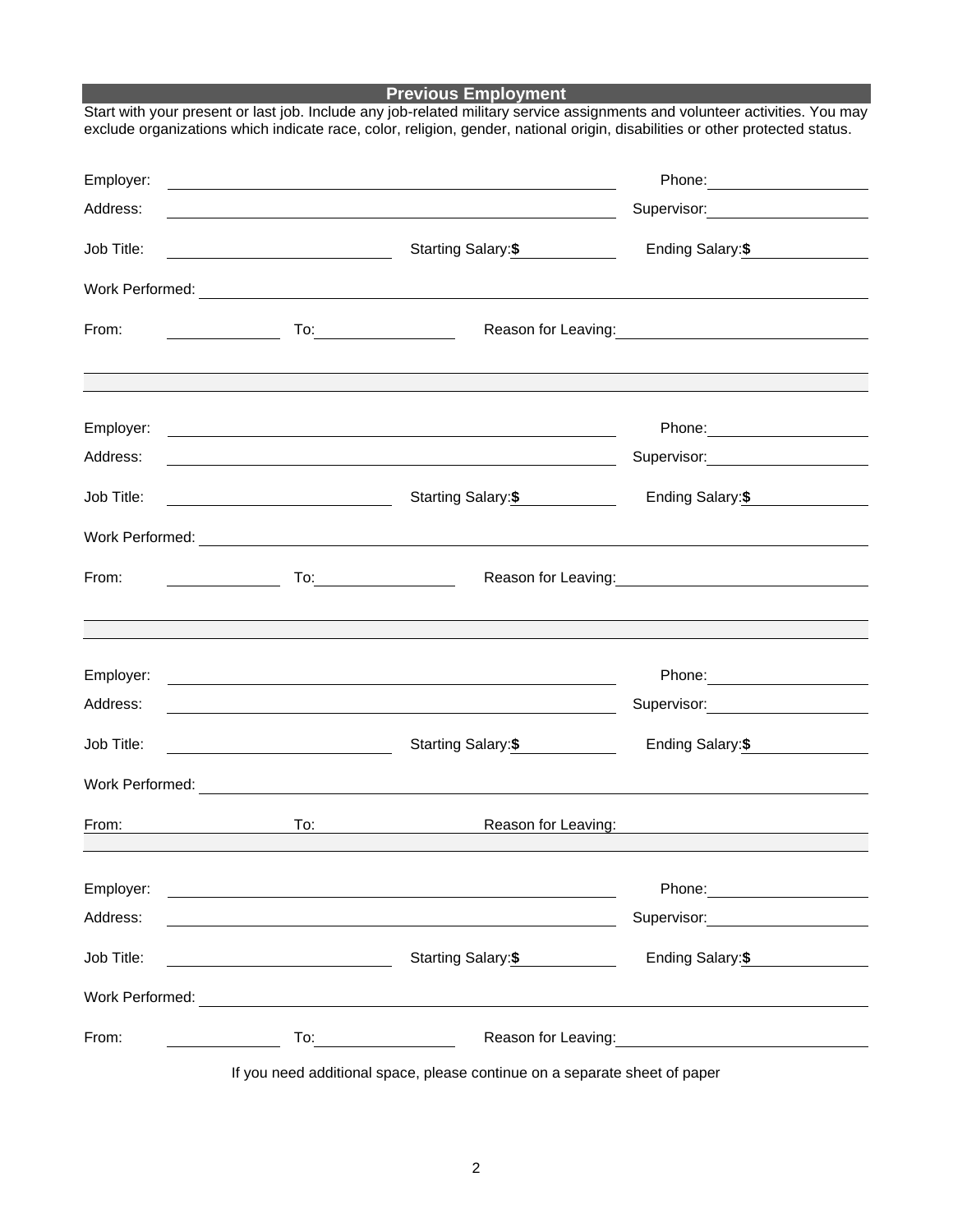|                                                                              |                                                   | <b>Education</b>                                                                                                                                                                                                               |                      |               |       |                                                                                                                                                                                                                               |
|------------------------------------------------------------------------------|---------------------------------------------------|--------------------------------------------------------------------------------------------------------------------------------------------------------------------------------------------------------------------------------|----------------------|---------------|-------|-------------------------------------------------------------------------------------------------------------------------------------------------------------------------------------------------------------------------------|
| High School:                                                                 |                                                   |                                                                                                                                                                                                                                |                      |               |       |                                                                                                                                                                                                                               |
| From:<br>$\overline{\phantom{a}}$ . The contract of $\overline{\phantom{a}}$ |                                                   | Did you graduate? $\square$                                                                                                                                                                                                    | <b>YES</b>           | NO.<br>$\Box$ |       | Diploma: 2000 Company Company Company Company Company Company Company Company Company Company Company Company Company Company Company Company Company Company Company Company Company Company Company Company Company Company |
|                                                                              |                                                   | College: College: College: College: College: College: College: College: College: College: College: College: College: College: College: College: College: College: College: College: College: College: College: College: Colleg |                      |               |       |                                                                                                                                                                                                                               |
| From:<br><u> Tanzania (</u>                                                  | $\overline{a}$ To: $\overline{a}$                 | Did you graduate?                                                                                                                                                                                                              | <b>YES</b><br>$\Box$ | NO.<br>$\Box$ |       |                                                                                                                                                                                                                               |
| Other:                                                                       | <u> 1989 - Johann Barnett, fransk politiker (</u> | Address:                                                                                                                                                                                                                       |                      |               |       |                                                                                                                                                                                                                               |
| From:                                                                        |                                                   | □ To: Did you graduate?                                                                                                                                                                                                        | <b>YES</b>           | NO<br>$\Box$  |       | Degree: <u>www.community.com</u>                                                                                                                                                                                              |
|                                                                              |                                                   | <b>Excess Service Control Control Military Service</b>                                                                                                                                                                         |                      |               |       |                                                                                                                                                                                                                               |
|                                                                              |                                                   |                                                                                                                                                                                                                                |                      |               | From: | To: $\qquad \qquad \qquad$                                                                                                                                                                                                    |
| Rank at Discharge:                                                           |                                                   |                                                                                                                                                                                                                                |                      |               |       | Type of Discharge: Type of Discharge:                                                                                                                                                                                         |
| If other than honorable, explain:                                            |                                                   | <u> 1989 - Andrea State Barbara, amerikan personal di sebagai personal di sebagai personal di sebagai personal di</u>                                                                                                          |                      |               |       |                                                                                                                                                                                                                               |
|                                                                              |                                                   |                                                                                                                                                                                                                                |                      |               |       |                                                                                                                                                                                                                               |
| other protected status:<br><b>Other Qualifications</b>                       |                                                   | List professional, trade, business or civic activities and offices held<br>Summarize special job-related skills and qualifications acquired from employment or other experiences                                               |                      |               |       | You may exclude membership which would reveal gender, race, religion, national origin, age, ancestry, disability or                                                                                                           |
|                                                                              |                                                   |                                                                                                                                                                                                                                |                      |               |       |                                                                                                                                                                                                                               |
|                                                                              |                                                   |                                                                                                                                                                                                                                |                      |               |       |                                                                                                                                                                                                                               |
|                                                                              |                                                   |                                                                                                                                                                                                                                |                      |               |       |                                                                                                                                                                                                                               |
|                                                                              |                                                   |                                                                                                                                                                                                                                |                      |               |       |                                                                                                                                                                                                                               |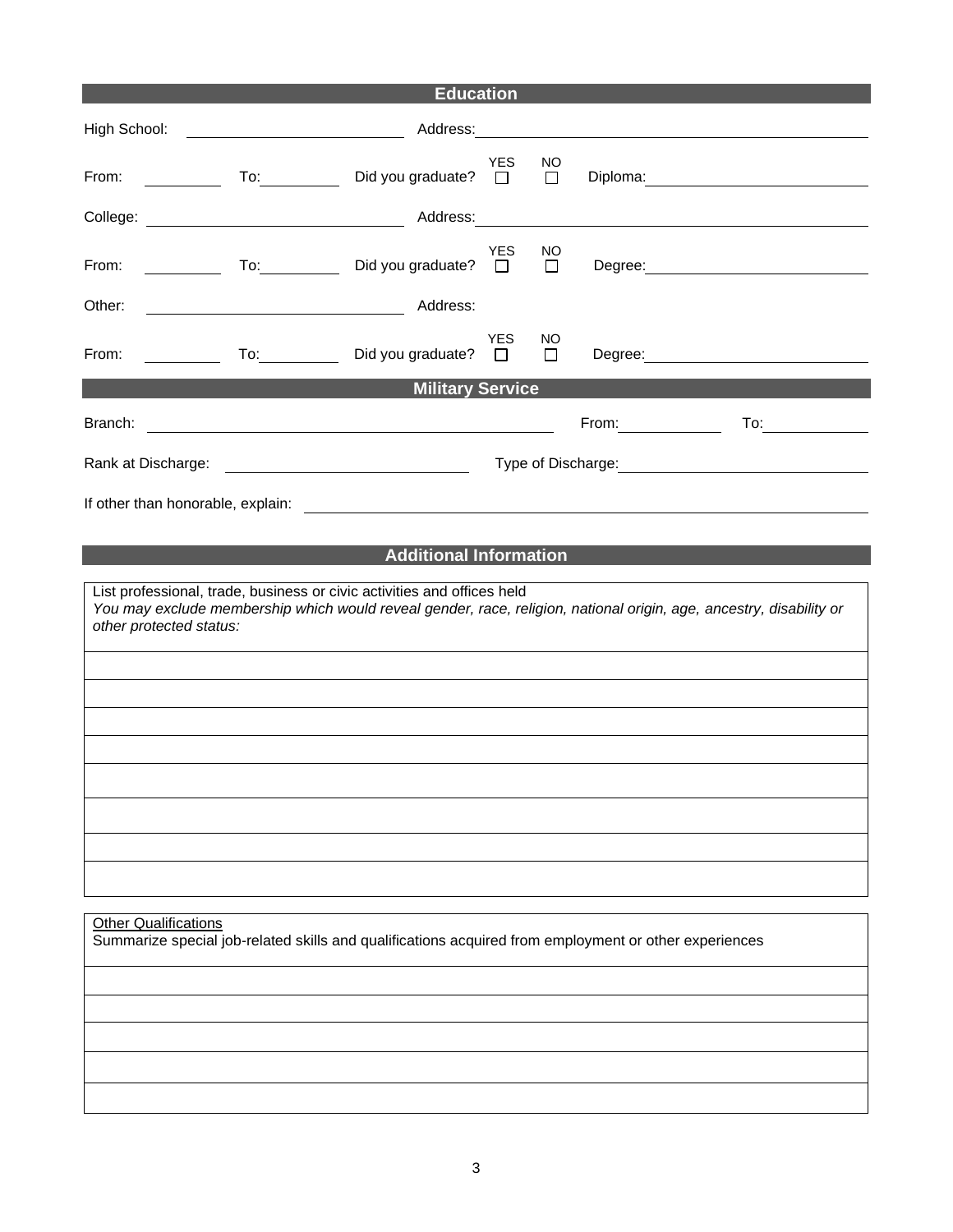## Specialized Skills (Check skills/Equipment Operated)

| Terminal   | Spreadsheet            | Production/Mobile<br>Machinery(list) | Other |
|------------|------------------------|--------------------------------------|-------|
| PC/MAC     | <b>Word Processing</b> |                                      |       |
| Typewriter | Shorthand              |                                      |       |
| WPM        | WPM                    |                                      |       |
|            |                        |                                      |       |

State any additional information you feel may be helpful to us in considering your application

Note to Applicants: DO NOT ANSWER THIS QUESTION UNLESS YOU HAVE BEEN INFORMED ABOUT THE REQUIREMENTS OF THE JOB FOR WHICH YOU ARE APPLYING

| Can you perform the essential functions of the job, for which you are applying, either with or without a reasonable |            |     |  |
|---------------------------------------------------------------------------------------------------------------------|------------|-----|--|
| accommodation?                                                                                                      | <b>YES</b> | NO. |  |

**References**

*Please list three non-family member references.*

| Full Name: | Relationship: |
|------------|---------------|
| Company:   | Phone:        |
| Address:   |               |
| Full Name: |               |
| Company:   | Phone:        |
| Address:   |               |
| Full Name: | Relationship: |
| Company:   | Phone:        |
| Address:   |               |